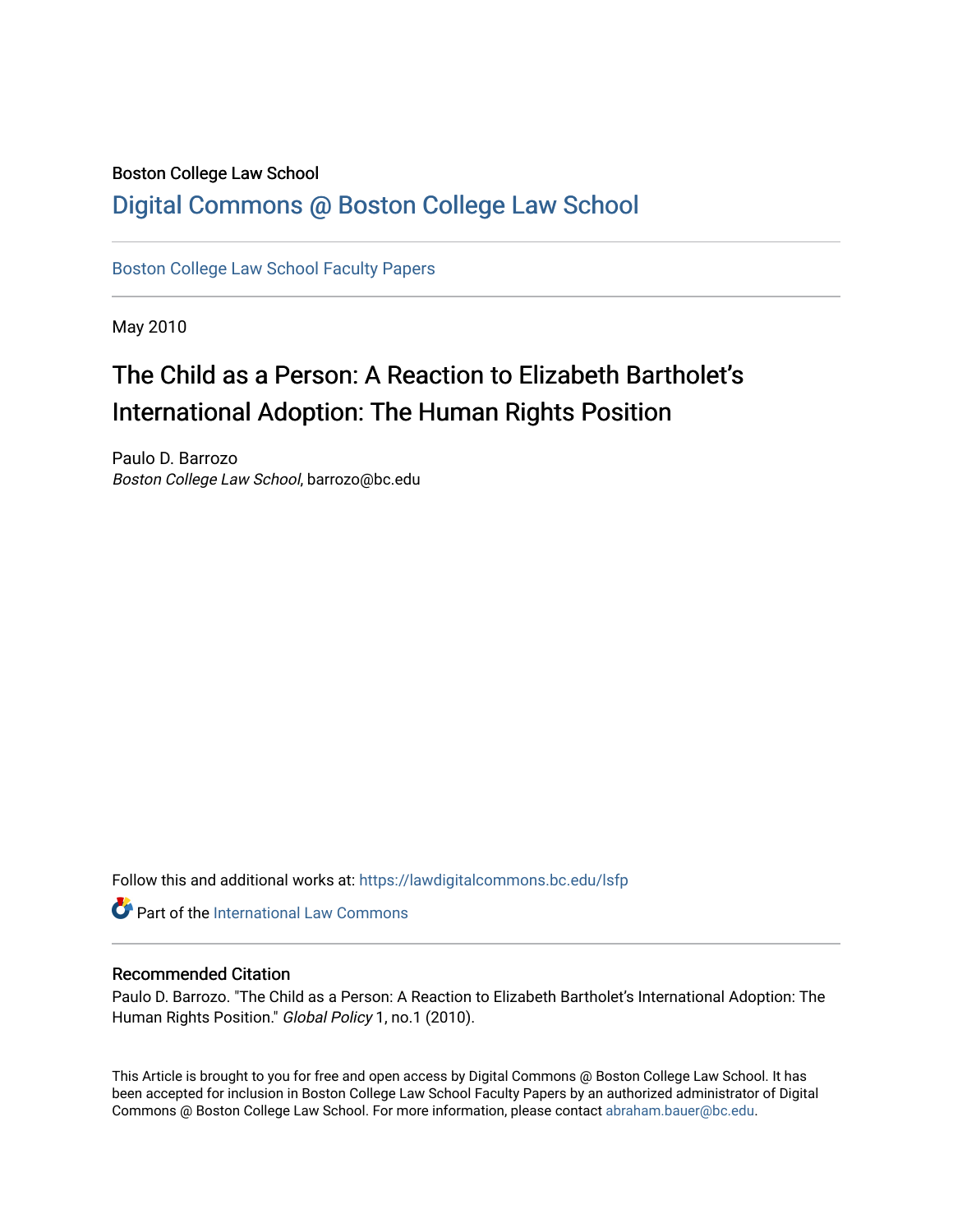# The Child as a Person

## Paulo Barrozo Boston College Law School

### A response to 'International Adoption: The Human Rights Position' Elizabeth Bartholet\*

The child is objectified and commodified when international adoption is seen through the lenses of border policing, protectionism, national pride and cultural fetishism.

Unfortunately, this is the approach to international adoption embraced and promoted by the Hague Convention on Intercountry Adoption, the adoption laws of most of its state parties, the policies of UNICEF and the attitudes of many childcare and advocacy groups around the world. To disapprove of their views is not to question their good intentions or seriousness of purpose. The problem, in fact, is deeper, and ultimately rests on muddled conceptions of human rights and the personhood of children.

A few examples will suffice to illustrate the point and set the record straight. Conspicuously in Article 1, the Hague Convention announces what will be the emphasis throughout the treaty, 'to prevent the abduction, the sale of, or traffic in children'. UNICEF's policy statements on international adoption tend to reinforce this approach to international adoption, denouncing 'the growth of an industry around adoption, where profit, rather than the best interests of children, takes centre stage'.1

Unicef's Children on the Brink 2004: A Joint Report of New Orphan Estimates and a Framework for Action documents the shocking number of 16,200,000 double orphans in Africa, Asia and Latin America alone. Despite that, the 46-page report mentions adoption ⁄ adoptive just twice, and then only in the context of makeshift or half-hearted localonly adoption options: 'There is a pressing need to ensure that family based care is available for these children, either through support for relatives, foster care, local adoptive placement, or community organizations that are integrally linked to the community' (p. 15); 'For children who slip through the extended family safety net, arrangements preferable to traditional institutional care include foster placements, local adoption, surrogate family groups integrated into communities, and smaller-scale group residential care in homelike settings' (p. 20). In the same report, institu-

\*E. Bartholet, (2010) 'International Adoption: The Human Rights Position', Global Policy, Vol. 1, No. 1, pp. 91-100. DOI: 10.1111/ j.1758-5899.2009.00001.x

tionalization is referred to euphemistically as 'Center for Orphaned Children', 'Community School', 'Day Care Center', 'Center for Children' and the like.

The historical lineage of the position taken by the Hague Convention and UNICEF is no mystery. From as early as the 15th century, struggles to form and consolidate nation states turned into efforts to create large and replenishable armies and working forces. From the perspective of emerging nation states, the first and most precious natural resource was their population, and the highest policy priority population management. 'The principal object of my policy', stated Joseph II in the 18th century, was 'the preservation and increase of the number of subjects. It is', he added, 'from the greatest number of subjects that all the advantages of the state derive'. This view became part of the policy DNA of nation states and, after the Second World War, of their international organization creatures. By the second part of the 20th century, population management ideologies were compounded by the inability or unwillingness to transcend the resilience of localism and culturalism against clear commitment to the universalism of the human rights of the child as a person. No one should think it is easy to honor mandates as important as the individual rights of the child when deeply torn between contradicting values and rationales.

On the other hand, in many ways it has never been better to be a child than in our time. The evolution of the legal and moral status of the child has, however, been a slow one. It took millennia for children to progress from being little more than labor and transactional resource for families and reserve and replacement economic and military resource for states. Later, children came to be seen by postcolonial sensibilities as culture carriers. In most parts of the world, only relatively recently have children achieved the legal status of object of protection on the part of families, societies and states. Twenty years ago the arc of this evolution reached the point of considering the child as an independent, self-standing subject of human rights. But the earlier stages of the evolution of the legal and moral status of the child have never been completely replaced. The result is the truncated and ambivalent conception of the

മ്ര